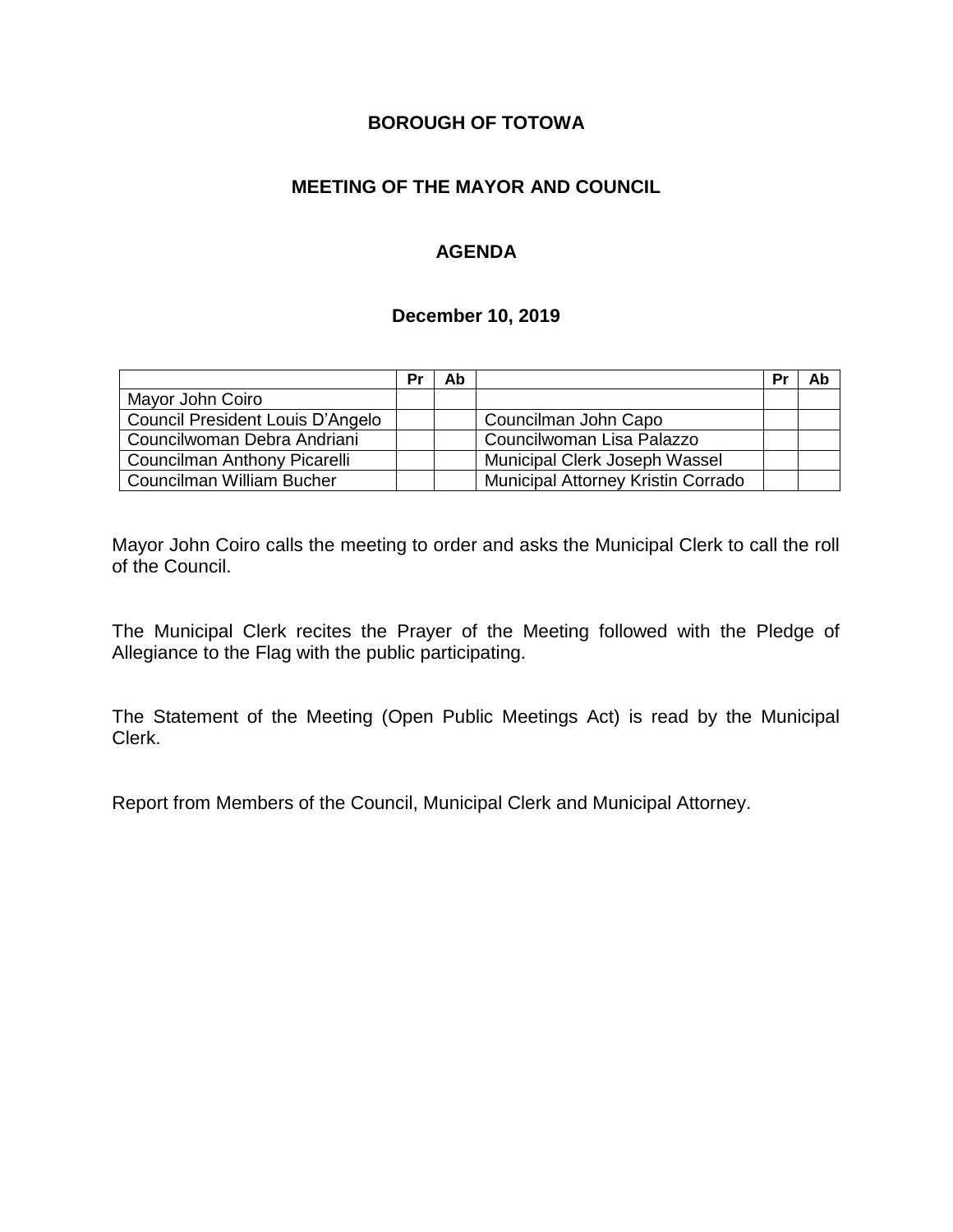Minutes of the Mayor and Council for the meeting of November 26, 2019.

### **COMMITTEE ON FINANCE: PICARELLI, D'ANGELO, CAPO.**

Resolution No. 2019-25 for the payment of bills.

Resolution No. 2019-26 Authorizing Transfer Of 2019 Budget Appropriations.

Resolution authorizing the Treasurer to issue refunds to various property owners pursuant to State Tax Court judgments.

Resolution to effectuate the redemption of Tax Sale Certificate #18-000003 for 335 Boyle Avenue, Block 59, Lot 7.01.

Resolution Authorizing Settlement Of The 2018 And 2019 Tax Appeals Entitled Sudhir Parikh V. Borough Of Totowa.

Resolution Authorizing Settlement Of The 2018 And 2019 Tax Appeals Entitled Maher Kour V. Borough Of Totowa.

Resolution Authorizing Settlement Of The 2018 And 2019 Tax Appeals Entitled Englewood Lab V. Borough Of Totowa.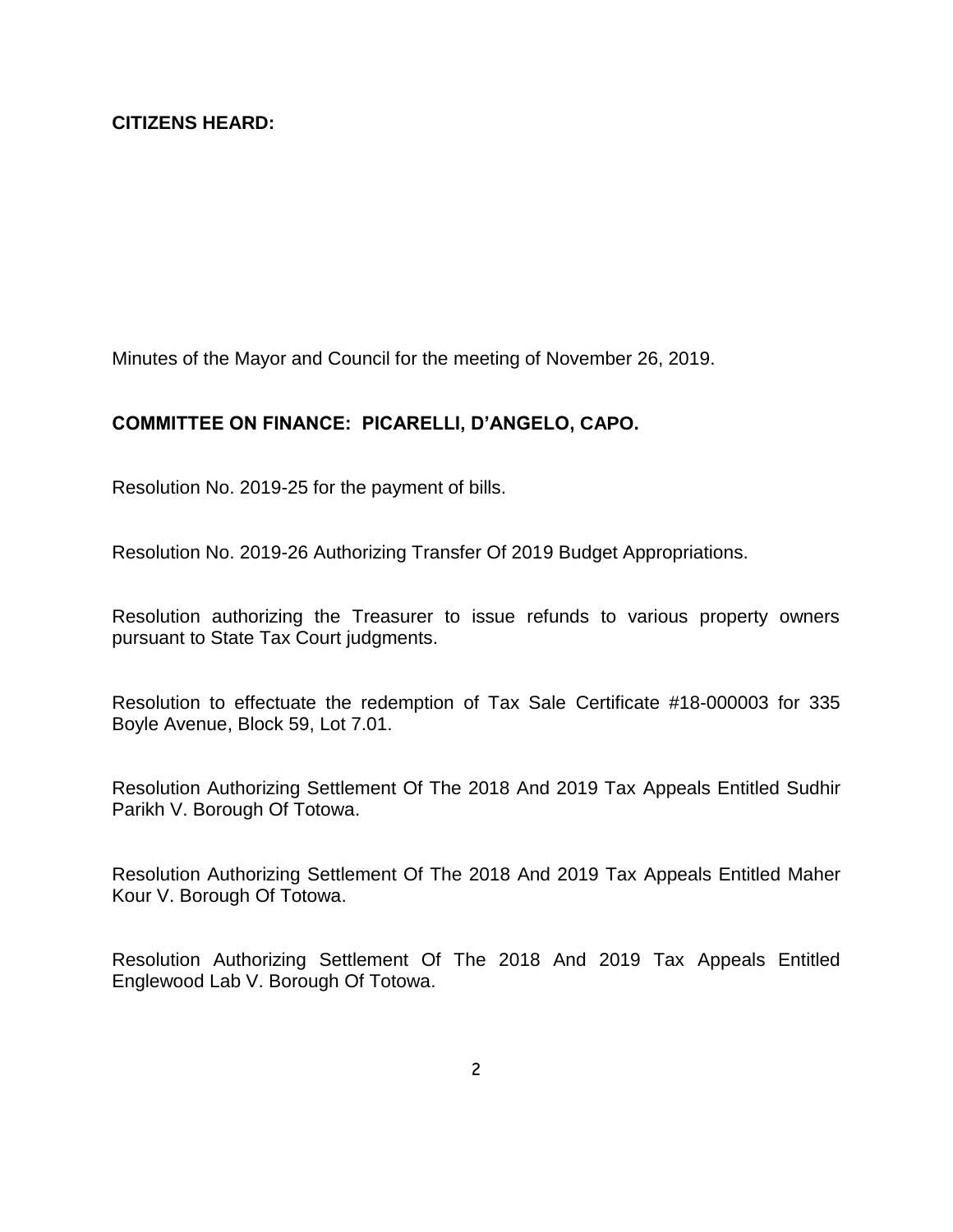Resolution Agreeing To Renew Membership In The Garden State Municipal Joint Insurance Fund For A Period Commencing January 1, 2020 And Terminating December 31, 2022.

Accept the bids for Solid Waste Disposal Services.

Recommendation of the Committee to adopt a resolution to award the contract/reject the bids for Solid Waste Disposal Services.

Resolution Authorizing Purchase Of Various Items Through State, County And Educational Services Commission Cooperative Contracts.

Resolution Approving Disposal Services For Vegetative Waste Recycling.

Letter from the Happy Seniors thanking the Mayor and Council for their 2019 annual contribution.

### **COMMITTEE ON PUBLIC SAFETY: D'ANGELO, CAPO, BUCHER.**

Resolution Authorizing The Submission Of A Strategic Plan For The Totowa Municipal Drug Alliance Fiscal Year 2021 Grant Cycle July 1, 2020 To June 30, 2021.

### **COMMITTEE ON PUBLIC WORKS: BUCHER, PALAZZO, PICARELLI.**

Letter from the New Jersey Department of Transportation advising that Totowa has been selected to receive funding from their FY 2020 Municipal Aid Program for Craig Court, Dey Hill Trail and Commerce Way in the amount of \$411,192.

Retirement letter from DPW Laborer Michael Baron.

Resolution authorizing the Mayor and Council to go into executive session to discuss a personnel item at the conclusion of the regular meeting agenda.